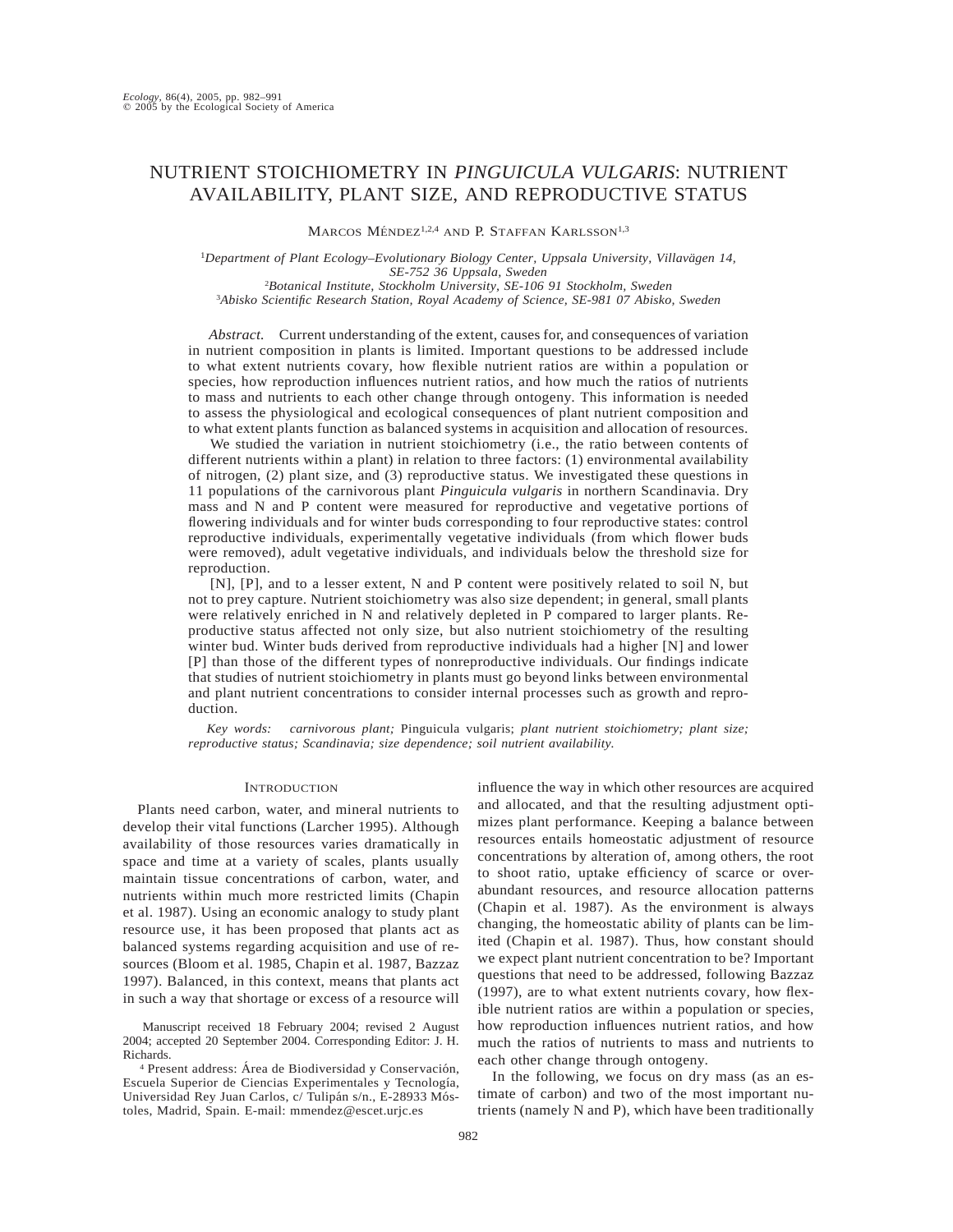considered in studies of plant mineral nutrition (Bloom et al. 1985). A way to describe the relative content of nutrients in plants is to calculate nutrient ratios (e.g., Thompson et al. 1997). Here we adopt the term ''nutrient stoichiometry'' as a general description of a plant's nutrient ratios. Nutrient stoichiometry is regularly used in interspecific comparisons within the study of food webs (e.g., Elser et al. 1996, Sterner and George 2000), but has also been used in intraspecific studies in plant ecophysiology (e.g., Loladze 2002).

Nutrient stoichiometry has potential important physiological and ecological consequences. For example, the leaf N:C ratio influences photosynthetic rate (Field and Mooney 1986). The P:C ratio is related to the maximum potential relative growth rate (Thompson et al. 1997). Nutrient stoichiometry in general (Ohlson and Staaland 2001), and N:C ratio in particular (Mattson 1980, Haukioja et al. 1991, Pérez-Harguindeguy et al. 2003), determines the quality of plant tissue as food for herbivores. The lignin : N ratio influences litter decomposition rate (Cornelissen 1996), which affects nutrient turnover in ecosystems. Tissue nutrient concentrations are also supposed to help identify ecological strategies of resource consumption and, thus, to predict the result of plant competitive interactions (Tilman 1982).

Variation in nutrient stoichiometry has been documented at several scales, including altitudinal and latitudinal variation (Körner 1989), changes between species of the same community (Garten 1978, Marrs 1978, Ohlson and Staaland 2001), between and within populations of the same species (Benzing and Renfrow 1971, Thompson et al. 1997, Alonso and Herrera 2001, Ohlson and Staaland 2001, Orgeas et al. 2002), and seasonal changes within a species (Marrs 1978, Shaver and Lechowicz 1985, Ohlson and Staaland 2001, Orgeas et al. 2002), including those related to organ age and senescence (Aerts 1996, Aerts and Chapin 2000, Orgeas et al. 2002). Within individuals and at a given time, nutrient stoichiometry also differs among plant organs (van Andel and Vera 1977, Benner and Bazzaz 1988, Ohlson and Malmer 1990, Andersson 1997). Despite all of this work, current understanding of the extent, causes for, and consequences of variation in nutrient composition in plants is limited (Poorter and Villar 1997, Alonso and Herrera 2001, Ohlson and Staaland 2001).

In the present paper we address three sources of variation in nutrient stoichiometry within plants, using two data sets gathered in 11 populations of the carnivorous plant *Pinguicula vulgaris* L. (Lentibulariaceae). In this way we aim at improving our understanding of the factors that can promote or limit the balances of nutrients in plants.

The first source of variation considered is environmental availability of nutrients. Usually, plant nutrient content has been studied in relation to nutrient availability in the soil (Ohlson 1986, Grimshaw and Allen 1987, Orgeas et al. 2002, Güsewell et al. 2003) or to other abiotic characteristics, e.g., pH and geological substrate (Thompson et al. 1997);  $CO<sub>2</sub>$  levels (Lutze and Gifford 1998, Marriott et al. 2001); salt spray (Benzing and Renfrow 1971). For carnivorous plants, plant nutrient content has also been related to prey capture and to the interaction between soil and prey nutrient availability (Adamec 1997). Although fertilization experiments induce an increase in nutrient tissue concentrations (Shaver and Lechowicz 1985), natural soil nutrient levels are often weakly correlated with plant nutrient stoichiometry (Garten 1978, Orgeas et al. 2002). Even when they significantly affect plant nutrient stoichiometry, soil nutrients can explain only a low percentage of variance in nutrient stoichiometry variation compared to other sources of variation, such as time (Orgeas et al. 2002). This poor correlation between soil and plant nutrient levels is due, in part, to differential absorption or exclusion of nutrients (Garten 1978), which is in agreement with the expectations of the ''plant as a balanced system'' hypothesis. Here we studied the relationship between nitrogen availability (both in soil and as prey) and nutrient stoichiometry.

The second, and previously mostly neglected, studied source of variation in nutrient stoichiometry is plant size. A ''dilution'' in N concentration with increasing size has been reported for some plants (Mooney and Chiariello 1984, Coleman et al. 1993, Ohnmeiss and Baldwin 1994, Lutze and Gifford 1998). To what extent such an effect is widespread in plants or present for other nutrients is currently unknown, despite its obvious bearing on plant nutrient balance and the potential relevance for photosynthetic performance and herbivory (see Field and Mooney 1986, Haukioja et al. 1991, Pérez-Harguindeguy et al. 2003). We examined the allometric variation in nutrient stoichiometry.

The third question deals with how nutrient stoichiometry is affected by reproduction. Reproduction has been predicted (Calow 1979) and empirically shown (Pakonen et al. 1988, Cipollini and Stiles 1991) to lead to resource depletion. In *P. vulgaris*, reproduction leads to smaller size in the following year and to a smaller nutrient pool (Thorén et al. 1996). In addition, reproduction increases N net losses (Eckstein and Karlsson 2001). This means that reproduction can entail not only resource depletion or decreased plant size, but also an imbalance among different nutrients. This imbalance can have consequences for future reproduction. Flowering is dependent not only on plant size, but also on sufficient N or P storage in some plant species (Wyka and Galen 2000). We assessed the differences in the total resource pool (in terms of dry mass, N, and P) and in nutrient stoichiometry for plants of *P. vulgaris* differing in reproductive status.

#### **METHODS**

#### *Plant species and sampling sites*

*Pinguicula vulgaris* is a perennial, herbaceous, carnivorous plant with circumboreal distribution. Its an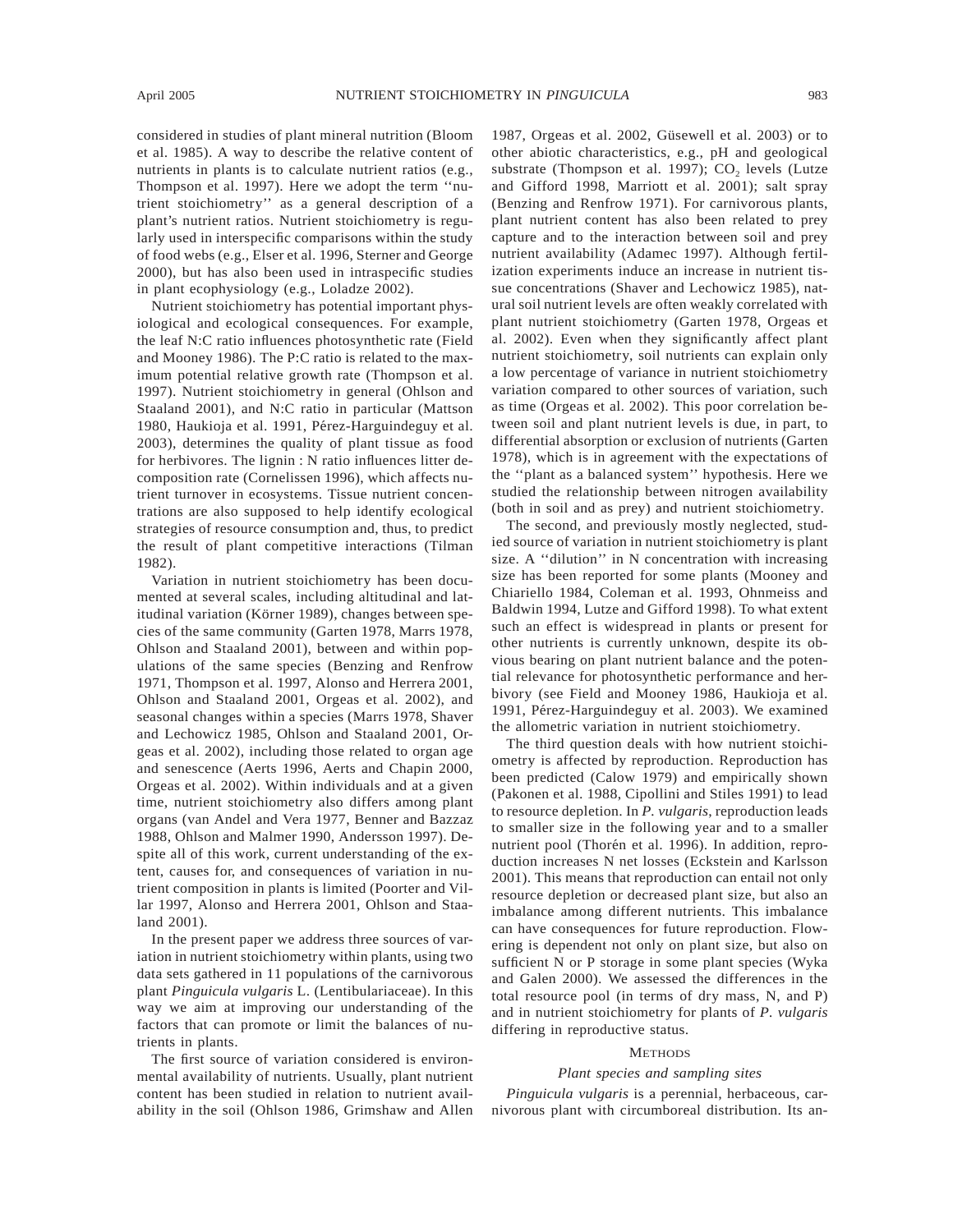nual cycle is as follows. The plant overwinters as a ''winter bud'' consisting of tightly packed scales around a meristem. In our field sites in northern Scandinavia, new leaves and roots develop from the winter bud in late May to early June. Leaves and roots last about four months and are shed at the end of each growing season. Flowering probability in *P. vulgaris* is size dependent (Worley and Harder 1999, Méndez and Karlsson 2004); plants below a certain threshold size do not flower. Flowering plants typically produce one (sometimes two to four) flower. In the second half of the growing season, while the seeds are still developing in the fruit capsule, the plant begins to form a new winter bud. At the end of the growing season, once the leaves and roots are shed, only the new winter bud and eventually the ripe seed capsule remain.

We carried out our study during summer 1997 at the Abisko Scientific Research Station, northern Sweden  $(68°21' N, 18°49' E, 380 m a.s.l.).$  In our study area, *P. vulgaris* is common in open habitats from nutrientpoor mires to rich calcareous soils. We sampled 11 populations covering the main habitats and altitudes in which *P. vulgaris* is present in northern Scandinavia: Norway 1, Norway 2, Abisko 2, and Abisko 2 at roadsides; Abisko 1, Paddus 1, and Paddus 2 at polygonal soils; Norway 3 and Katterjåkk at mires; and Njulla and Latnjajaure at alpine sites (for further details, see Méndez and Karlsson 2004: Table 1). The two most distant populations were  $\sim$ 80 km apart.

## *Sampling at flowering*

During the flowering peak, we harvested 40–51 flowering individuals at each site. Individuals were chosen to cover the size range of reproductive plants within each population. Vegetative (leaves and roots) and reproductive (flowers) parts were oven-dried separately at 60°C for one week and the dry mass was obtained to the nearest 0.1 mg. N and P contents in vegetative and reproductive parts were obtained, after micro-Kjeldahl digestion, by means of a Flow Injection Analyzer (FIAstar 5010, Tecator, Höganäs, Sweden). N content could be reliably estimated in small samples (1–2 mg), but in order to get reliable results for P, samples larger than 5 mg were needed. Thus, in some of the analyses, original sample size was reduced due to these constraints, and no data were available for P in Norway 2, Abisko 1, Paddus 1, and Paddus 2.

Jointly with the plants, we took two soil samples per site as described in Méndez and Karlsson (2004). Samples were frozen until analysis. We extracted soil N with 0.2 mol/L KCl, and that extract was analyzed using a Flow Injector Analyzer as detailed in Méndez and Karlsson (2004). Due to the very heterogeneous nature of the soils among sites, N soil content was expressed on a per volume basis (excluding stones), as milligrams of N per liter.

From the flowering plants harvested, we took a subsample of 19–21 plants to estimate prey capture. We counted all animals present in the leaves of each plant. Acarina were not considered as prey, because some of them are saprofagous, feeding on prey carcasses (Antor and García 1995). They also contribute a very small fraction of the mass of animals on the leaves (Karlsson et al. 1987). To account for individual differences in trapping surface, prey capture was expressed as prey number per unit size, estimated as the number of leaves times the length of the longest leaf (see Méndez and Karlsson 2004, for further details).

# *Sampling at the end of the growing season*

At the beginning of the flowering period, we labeled 100 reproductive plants at each site. We left half of the plants (haphazardly chosen) as controls, and removed the flower bud(s) from the other half. The average dry mass removed in deflowered plants ranged from 0.5 to 2.4 mg (i.e., 10–40% of the final flower mass). In addition, we estimated the threshold size for reproduction at each population, as explained in Méndez and Karlsson (2004), and labeled 50 vegetative individuals that were below and above that size (not in Latnjajaure). At the end of the growing season, we harvested all of the winter buds from control, deflowered, and the two kinds of vegetative plants (35–50 winter buds per treatment were retrieved). We excluded from analysis those control plants that did not ripen a seed capsule. Winter buds were oven-dried at  $60^{\circ}$ C for one week and their dry mass was obtained to the nearest 0.1 mg. N and P content were obtained for the winter buds as previously explained. Sample sizes for P were reduced due to the constraints just explained, although data from all populations could be gathered for this data set.

## *Nutrient stoichiometry in relation to environmental N availability*

We studied the relationship between nutrient stoichiometry and N availability for the samples taken at the flowering peak, by using redundancy analysis (RDA). RDA is an ordination method that summarizes overall variation in ''species data'' (nutrient stoichiometry in this case) in a few ordination axes that are linear combinations of the measured environmental variables. This is equivalent to a multivariate multiple regression of the nutrient stoichiometry variables on the environmental variables (ter Braak and Šmilauer 1998). We performed the analysis using CANOCO 4.0 (ter Braak and Šmilauer 1998). Using data taken at flowering peak, we calculated total (vegetative plus reproductive) dry mass, N and P content, as well as the following ratios:  $N : dry$  mass ([N] hereafter),  $P : dry$ mass ([P] hereafter), and P:N ratio. These variables were entered in RDA, and population (modeled as a dummy variable), average soil N content, and average prey capture (as a surrogate for prey N) were utilized as environmental variables. Previous studies have shown that prey-derived N uptake efficiency for *P. vulgaris* is  $~41\%$  (Hanslin and Karlsson 1996).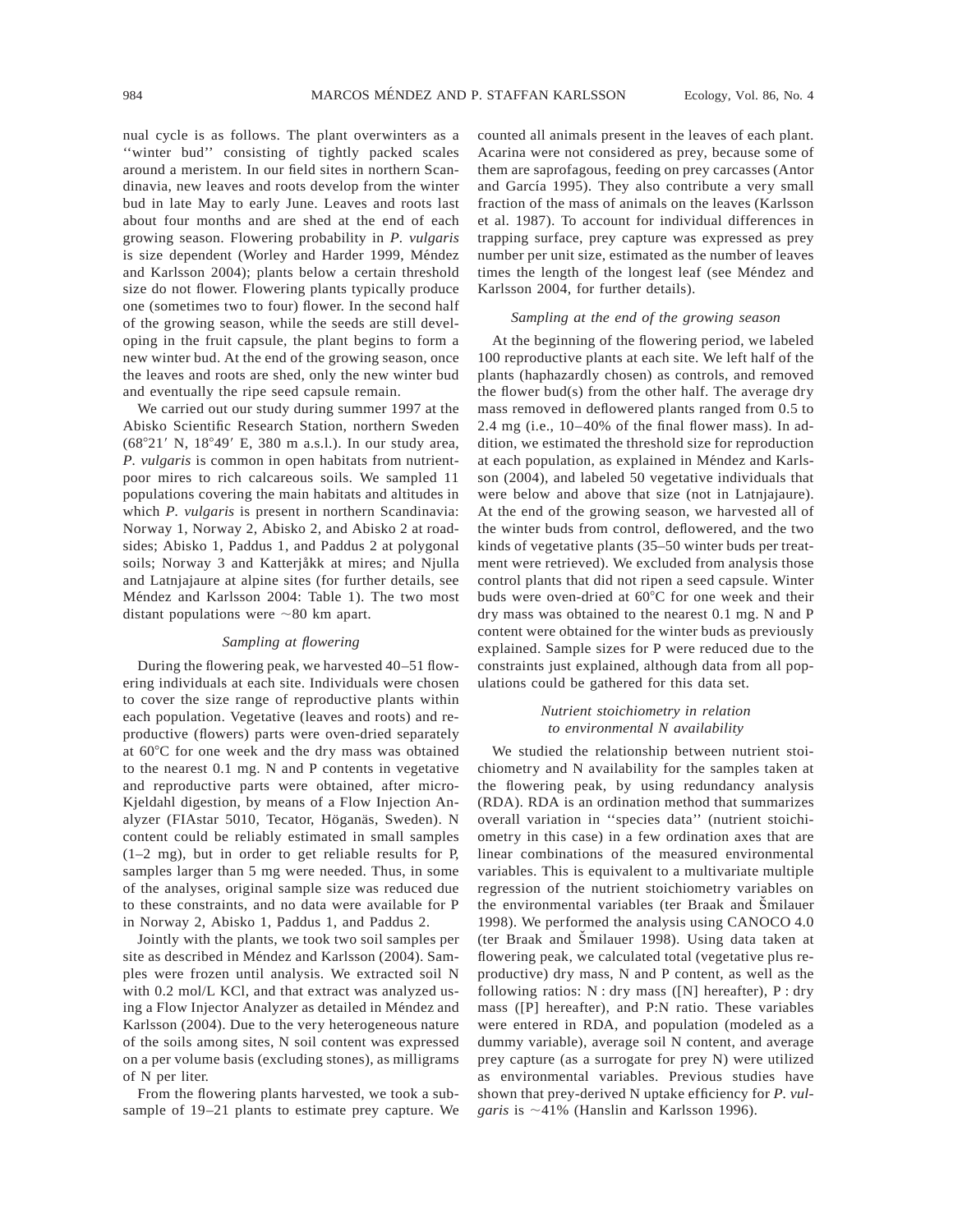No colinearity was detected between the environmental variables. After deletion of missing data, 196 individuals from seven populations were utilized in this analysis.

#### *Allometric changes in nutrient stoichiometry*

Changes in [N], [P], and P:N ratio were studied by using reduced major axis (RMA), also called type II, regression, which is a statistical tool commonly used in allometric analyses (LaBarbera 1989). Pairs of variables were  $log_{10}$ -transformed and regressed against each other. Isometry is indicated by a slope not significantly different from 1, and allometry by significant departures from 1. These departures were tested by means of a *t* test (Zar 1999). Allometric changes in nutrient stoichiometry were separately investigated for vegetative and reproductive structures from data taken at flowering peak, as well as for the four different kinds of winter buds (control reproductive, flower bud removed, vegetative, and under threshold size) taken at the end of the growing season. Data for each population were analyzed separately, but only summary results are shown (see Appendix for more detailed results). Analyses were performed only if sample size was  $>10$ . No sequential Bonferroni adjustment was utilized to correct significance (Moran 2003). Had we used a more restrictive *P* value, the number of significant relationships found would have decreased but the patterns still would hold the same.

## *Changes in nutrient stoichiometry as a result of reproductive status*

We studied nutrient content as a result of reproductive status for the winter buds harvested at the end of the growing season by means of a discriminant analysis, performed with SPSS 4.0 (Norušis 1990). Dependent variables considered were winter bud dry mass, N and P, as well as [N], [P], and P:N ratio. In this way, the effect of plant size could be distinguished from that of nutrient stoichiometry. Grouping variables were the four kinds of reproductive states: reproductive, flower bud removed, vegetative, and under reproductive threshold. Data from all populations were pooled for analysis.

#### RESULTS

#### *Nutrient stoichiometry*

# *in relation to environmental nutrient availability*

Soil N was  $61.2 \pm 29.3$  mg/L ( $n = 11$  populations; range =  $29.2-116.4$ ). Prey number per unit leaf size was  $0.17 \pm 0.09$  ( $n = 11$ ; range = 0.07–0.34); all values are expressed as mean  $\pm$  1 sD.

The ordination produced by RDA was significant  $(F_{12, 184} = 17.099, P = 0.005)$ , indicating a significant relationship between environmental variables and nutrient stoichiometry. Forward selection of environmental variables identified soil N ( $F_{1, 184} = 31.58$ ,  $P =$ 



FIG. 1. Redundancy analysis (RDA)-derived biplot showing the relationships between *P. vulgaris* nutrient stoichiometry variables (thin arrows) and environmental variables (thick arrows for continuous variables, dots for categorical variables). Abbreviations are: DM, dry mass; Nor1, Norway 1; Nor3, Norway 3; Abi2, Abisko 2; Abi3, Abisko 3; Katt, Katterjåkk; Nju, Njulla; Lat, Latnjajaure.

0.005) and population (Norway 1, Norway 3, Katterjåkk and Njulla) ( $F_{1, 184} \ge 19.16, P \le 0.015$ ) as significantly influencing the ordination. The sum of the canonical eigenvalues explained 29.7% of the variance in the data set.

The first canonical axis of the ordination was significant  $(F_{1, 184} = 36.291, P = 0.005)$  and explained 16.1% of the variance. The interset correlations of the environmental variables with this axis showed a correlation with soil N  $(-0.497)$  and population Norway  $1 (-0.310)$  (Fig. 1). N content, P content, and P:N ratio decreased along the first canonical axis (Fig. 1). [N], [P], and, to a lesser extent, N and P content were positively related to soil N (Fig. 1).

### *Allometric changes in nutrient stoichiometry*

Summary data for dry mass and nutrient content in the vegetative and reproductive parts of flowering plants, as well as in winter buds of individuals with different reproductive status, are provided in Table 1.

In total, 178 allometric comparisons were carried out (64 for N and dry mass, 57 for P and dry mass, 57 for P and N; Tables 2 and 3, Appendix). Four of those correlations (all affecting the P:N comparison) were nonsignificant (Table 2). Slopes of the allometric relationship between N and dry mass ranged from 0.70 to 1.24 (Table 2). For the allometric relationships between P and dry mass, the slopes ranged from 0.77 to 1.89 (Table 2). For the significant allometric relation-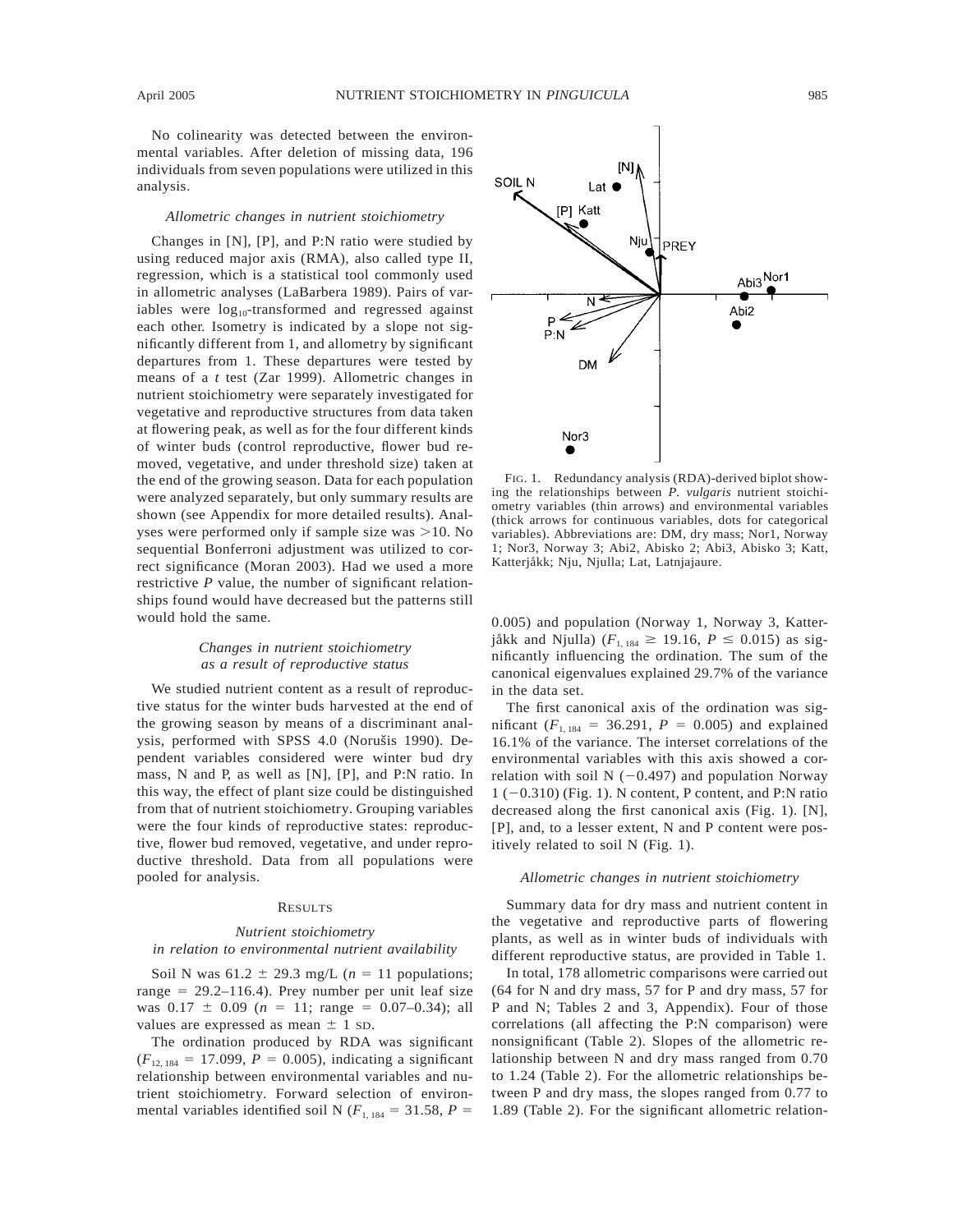TABLE 1. Dry mass, N, and P content, [N], [P], and P:N ratio (all values are means  $\pm$  1 sD) for *Pinguicula vulgaris*: (A) vegetative and reproductive portions of flowering individuals; (B) winter buds produced by individuals of different reproductive status.

| Tissue type<br>and status | $Dry$ mass $(mg)$ | N content<br>$(\mu g)$ | [N]<br>(mmol/g) | P content<br>$(\mu g)$ | [P]<br>(mmol/g)   | $P:N$ (g/g)       |
|---------------------------|-------------------|------------------------|-----------------|------------------------|-------------------|-------------------|
| A) Flowering individuals  |                   |                        |                 |                        |                   |                   |
| Vegetative portion        | $16.7 \pm 12.8$   | $267 \pm 165$          | $1.24 \pm 0.29$ | $29 \pm 21$            | $0.062 \pm 0.039$ | $0.111 \pm 0.061$ |
|                           | (540)             | (536)                  | (536)           | (524)                  | (524)             | (524)             |
| Reproductive portion      | $5.2 \pm 4.4$     | $97 \pm 70$            | $1.44 \pm 0.41$ | $23 \pm 12$            | $0.086 \pm 0.033$ | $0.147 \pm 0.046$ |
|                           | (541)             | (536)                  | (536)           | (196)                  | (196)             | (196)             |
| B) Winter buds            |                   |                        |                 |                        |                   |                   |
| Reproductive              | $11.1 \pm 8.3$    | $221 \pm 140$          | $1.40 \pm 0.26$ | $36 \pm 23$            | $0.095 \pm 0.026$ | $0.155 \pm 0.037$ |
|                           | (417)             | (403)                  | (403)           | (336)                  | (336)             | (336)             |
| Flower bud removed        | $18.2 \pm 10.1$   | $301 \pm 155$          | $1.23 \pm 0.25$ | $48 \pm 25$            | $0.089 \pm 0.026$ | $0.161 \pm 0.036$ |
|                           | (474)             | (473)                  | (473)           | (464)                  | (464)             | (464)             |
| Vegetative                | $11.6 \pm 6.5$    | $201 \pm 90$           | $1.30 \pm 0.26$ | $31 \pm 14$            | $0.087 \pm 0.026$ | $0.151 \pm 0.030$ |
|                           | (442)             | (433)                  | (433)           | (399)                  | (399)             | (399)             |
| Under threshold size      | $4.7 \pm 3.0$     | $103 \pm 44$           | $1.46 \pm 0.41$ | $18 \pm 6$             | $0.082 \pm 0.02$  | $0.141 \pm 0.024$ |
|                           | (435)             | (356)                  | (356)           | (169)                  | (169)             | (169)             |

*Note:* Data from 11 populations in northern Scandinavia were pooled; sample sizes are given in parentheses.

ships between P and N, the slopes ranged from 0.87 to 1.46 (Table 2).

For 110 allometric analyses (62%), the hypothesis of isometry (slope  $= 1$ ) could not be rejected (Table 3). Despite this dominance of isometric relationships, in all populations at least some structures showed allometric changes in nutrient stoichiometry (Appendix). In these cases, slopes for the  $N :$  dry mass relationship were usually less than 1 (30 cases; Table 3), while those for the  $P$  : dry mass and the  $P:N$  relationships were higher than 1 (13 and 11 cases, respectively; Table 3). In only three cases per comparison did the allometric analyses show the opposite trends to those previously described (Table 3). These relationships were only found for the vegetative structures in individuals harvested at blooming time and with flower bud(s) removed in our winter bud data set.

## *Changes in nutrient stoichiometry as a result of reproductive status*

A discriminant analysis on the pooled data for the 11 populations produced two significant discriminant functions. The first discriminant function (Wilks'  $\lambda$  = 0.956,  $\chi^2_{10} = 61.187$ ,  $P < 0.001$ ) explained 86.23% of the variance. Variables correlated with this function were P content, N content, dry mass, and P:N ratio (Table 4). All of them had positive coefficients in the first function, except P content (Table 4). The second discriminant function (Wilks'  $\lambda = 0.992$ ,  $\chi^2 = 10.429$ ,  $P = 0.034$ ) explained an additional 11.45% of the variance. Variables correlated with this function were [N] and [P] (Table 4). [N] had a positive coefficient in this second function, whereas [P] had a negative coefficient. The centroids for the individuals under the reproductive threshold size, vegetative individuals, and deflowered individuals were ordered along the first discriminant axis (Fig. 2). The centroid for reproductive individuals, however, departed from the others also along the second discriminant axis (Fig. 2).

#### **DISCUSSION**

## *Nutrient stoichiometry in relation to environmental nutrient availability*

Interspecific differences in nutrient stoichiometry have been interpreted as a reflection of the habitat characteristics in which the species or growth forms occur (Garten 1978, Marrs 1978). They also have been related to contrasting strategies of resource uptake and allocation (Lechowicz and Shaver 1982, Shaver and Lechowicz 1985, Grimshaw and Allen 1987, Thompson et al. 1997). Within species, several studies have found a correlation between nutrient stoichiometry and natural (Orgeas et al. 2002) or experimental (Lechowicz

TABLE 2. Range of values for reduced major axis (RMA) regression slopes testing allometric changes in nutrient stoichiometry for different structures of *Pinguicula vulgaris* plants.

|                                      |                                                             |                                                           | Winter buds                                                 |                                                           |                                                             |                                                           |  |
|--------------------------------------|-------------------------------------------------------------|-----------------------------------------------------------|-------------------------------------------------------------|-----------------------------------------------------------|-------------------------------------------------------------|-----------------------------------------------------------|--|
|                                      | Flowering individuals                                       |                                                           | Flower bud                                                  |                                                           |                                                             | Under                                                     |  |
| Nutrient                             | Vegetative                                                  | Reproductive                                              | Reproductive                                                | removal                                                   | Vegetative                                                  | threshold                                                 |  |
| $N:$ dry mass<br>P: dry mass<br>P: N | $0.82 - 1.24(11)$<br>$0.80 - 1.50(11)$<br>$0.87 - 1.41(10)$ | $0.70 - 1.23(11)$<br>$0.92 - 1.53(7)$<br>$1.02 - 1.28(4)$ | $0.82 - 1.07(11)$<br>$0.93 - 1.20(11)$<br>$0.99 - 1.28(11)$ | $0.87-1.04(11)$<br>$0.77 - 1.21(11)$<br>$0.87 - 1.36(11)$ | $0.84 - 1.04(10)$<br>$0.89 - 1.17(10)$<br>$0.92 - 1.32(10)$ | $0.75 - 1.07(10)$<br>$1.07 - 1.89(7)$<br>$0.97 - 1.46(7)$ |  |

*Note:* The number of populations studied is given within parentheses.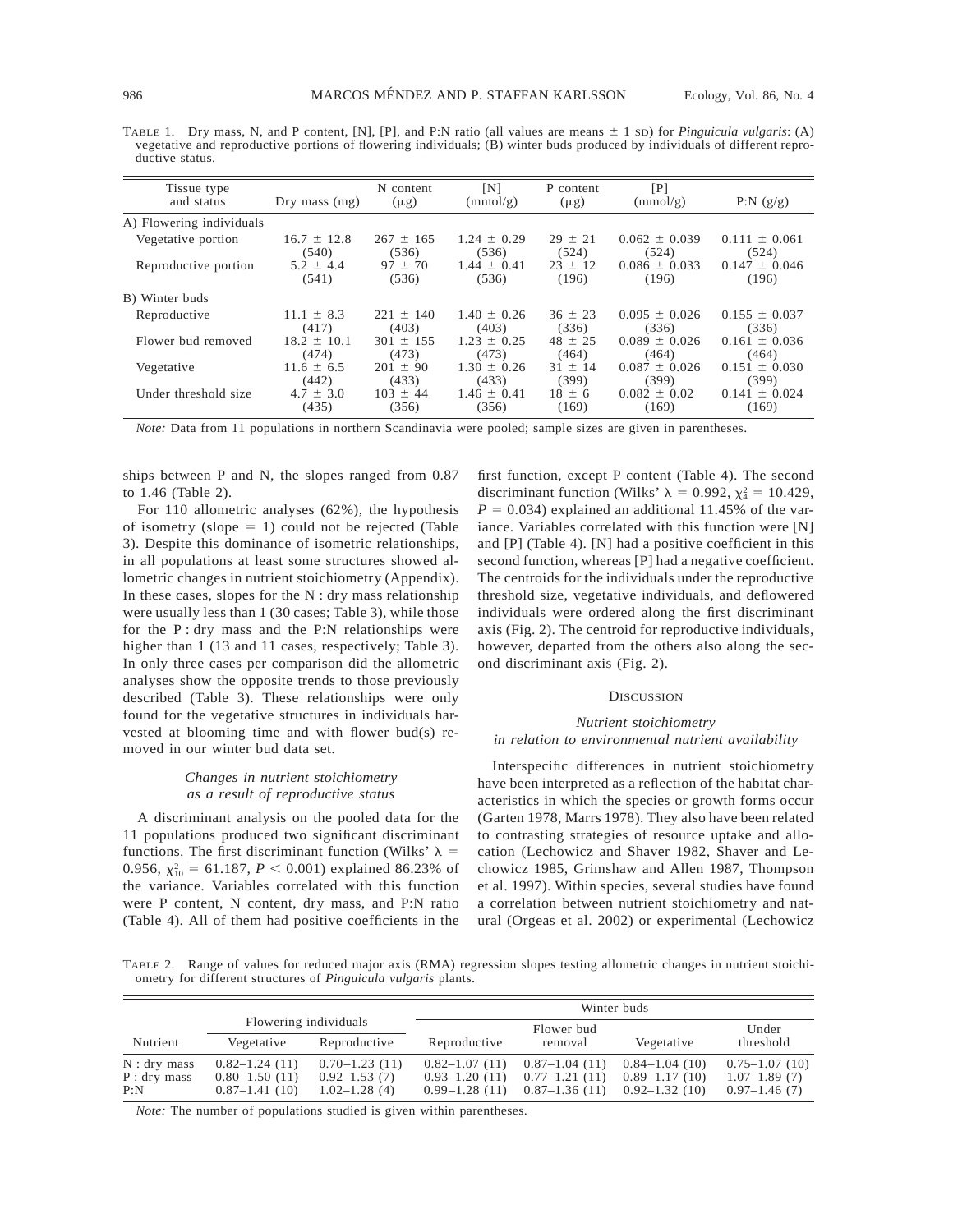P:N

|                | Flowering individuals |                   | Winter buds |                                                    |                  |       |       |
|----------------|-----------------------|-------------------|-------------|----------------------------------------------------|------------------|-------|-------|
| Ratio<br>slope | Vegetative            | Repro-<br>ductive | Repro-      | Flower bud<br>ductive removal Vegetative threshold |                  | Under | Total |
| N:DM           |                       |                   |             |                                                    |                  |       |       |
| $\leq$ 1       | 4                     |                   | 6           |                                                    |                  |       | 30    |
|                |                       | 8                 |             | 6                                                  |                  |       | 31    |
| >1             |                       |                   | 0           |                                                    | $\left( \right)$ |       |       |

 $\leq 1$  1 0 0 0 2 0 0 3 1 6 6 10 7 8 4 41  $>1$  4 1 1 2 2 3 13

 $\leq 1$  1 0 0 1 1 0 3 1 8 4 10 8 5 4 39  $>1$  1 0 1 2 4 3 11 NS 1 3 0 0 0 0 4

TABLE 3. Summary of the allometric relationships (N:DM, P:DM, P:N) tested in different structures of *P. vulgaris*, indicated by the number of allometric regressions with slope greater than, equal to, or lower than 1.

*Note:* Key to abbreviations: DM, dry mass; NS, nonsignificant relationship.

and Shaver 1982, Shaver and Lechowicz 1985, Wookey et al. 1995) variation in soil N conditions. In other cases, only some ratios were affected by soil conditions (Güsewell et al. 2003), or no relationship between soil and plant nutrient stoichiometry was found (Ohlson 1986, Bowman et al. 2003). A recent review for wetland plants revealed a poor correlation between plant nutrient stoichiometry and soil nutrient availability, although nutrient stoichiometry responded to experimental manipulation of nutrients (Güsewell and Koerselman 2002).

In our study, a significant influence of soil N on nutrient stoichiometry was found, although the percentage of variance explained by the RDA was modest. Curiously, prey capture did not influence nutrient stoichiometry. In *Pinguicula vulgaris*, prey addition has been shown to increase leaf [N] and [P] in some cases (Aldenius et al. 1983), but not in others (Karlsson and Carlsson 1984, Méndez and Karlsson 1999). Addition of N to soil increased winter bud [N] and [P] (Karlsson et al. 1991). In *P. vulgaris*, prey-derived N fosters nutrient uptake through roots (Karlsson et al. 1996, Ada-

TABLE 4. Results of the discriminant analysis testing for differences in nutrient stoichiometry between winter buds derived from individuals differing in reproductive status.

|                                                         |                                                          | Standardized<br>discriminant<br>function coefficient        | Correlation<br>within function                        |                                                       |  |
|---------------------------------------------------------|----------------------------------------------------------|-------------------------------------------------------------|-------------------------------------------------------|-------------------------------------------------------|--|
| Variable                                                | Function                                                 | Function<br>2                                               |                                                       | Function Function<br>2                                |  |
| Dry mass<br>N content<br>ſΝ<br>P content<br>[P]<br>P: N | 0.221<br>1.608<br>$-0.109$<br>$-0.955$<br>0.062<br>0.786 | $-0.084$<br>0.752<br>1.112<br>$-0.610$<br>$-0.249$<br>0.584 | 0.845<br>0.857<br>$-0.171$<br>0.903<br>0.134<br>0.345 | $-0.286$<br>0.059<br>0.974<br>0.068<br>0.720<br>0.120 |  |

mec 1997). This positive feedback could have affected our ability to disentangle the separate effects of soil and prey nutrients on nutrient stoichiometry. Another possibility is that prey number was a poor surrogate for prey-derived N.

In addition to soil N, population had a significant influence on nutrient stoichiometry. In other studies, population differences were mediated by soil N availability (Orgeas et al. 2002). In the present case, population could have had influence through other unmeasured environmental variables or through genetic differences.

#### *Allometric changes in nutrient stoichiometry*

Previous studies have documented a ''dilution'' of N content as plants grow bigger, both intra- (Mooney and Chiariello 1984, Coleman et al. 1993, Ohnmeiss and Baldwin 1994, Lutz and Gifford 1998) and inter-



FIG. 2. Arrangement of four kinds of winter buds differing in reproductive status in the bidimensional discriminant space defined by variables related to nutrient stoichiometry. Dots represent the centroids of each group. The first discriminant axis was positively related to N content, dry mass, and P:N ratio, and was negatively related to P content. The second discriminant axis was positively related to [N] and negatively related to [P]. Abbreviations are: FBR, Flower buds removed (experimentally vegetative); R, reproductive; UT, under threshold size for reproduction; V, vegetative.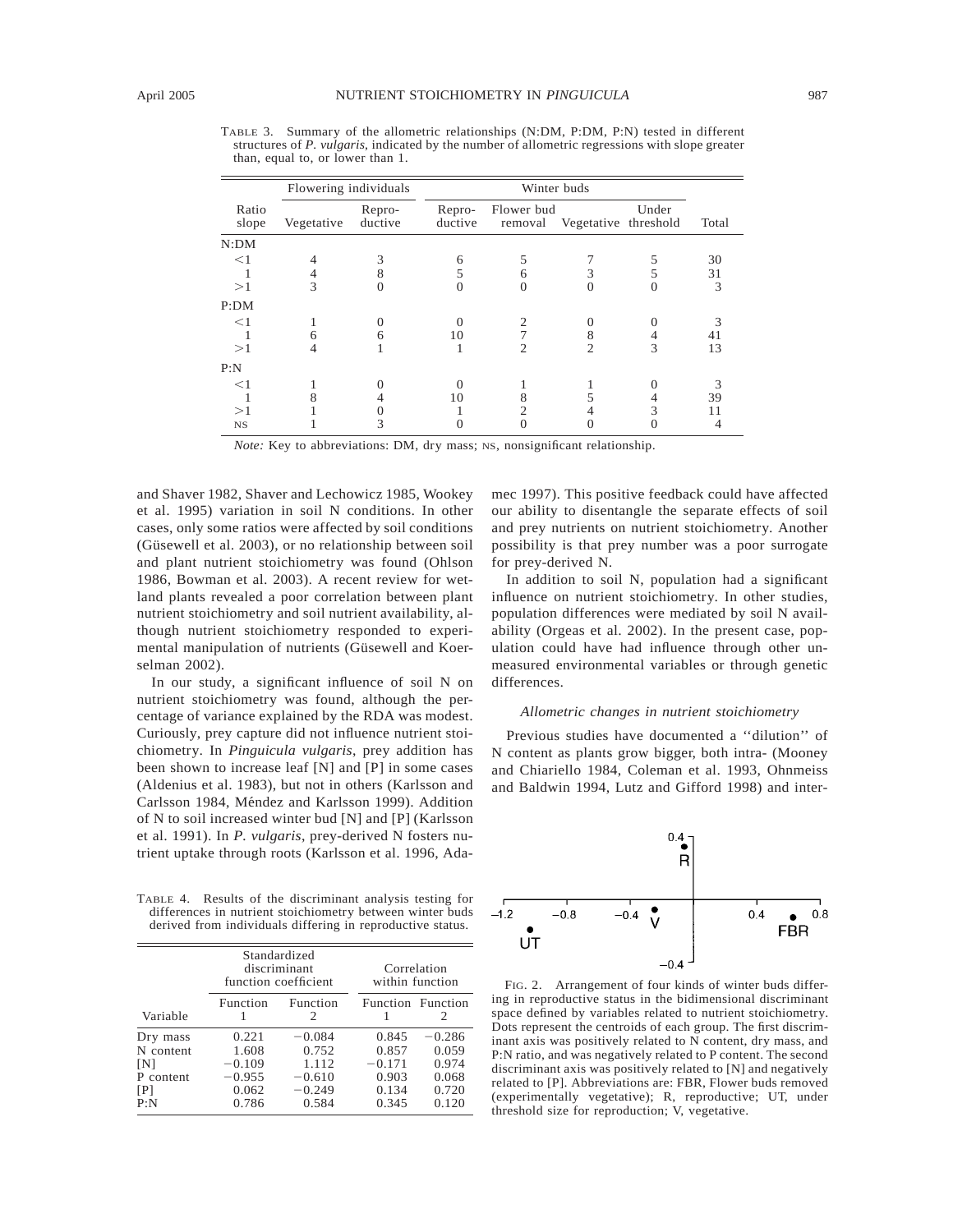specifically (McJannet et al. 1995). Our study more often documented a ''dilution'' of N and/or a ''concentration'' of P, although there were a few exceptions to this pattern (Table 3). As far as we know, changes in [P] with plant size have not been reported previously.

Allometric variation in nutrient stoichiometry has not received much attention in the past. This makes it difficult to put our results in context. We will only draw attention to three points that require further research. Our first point refers to the underlying mechanisms. At a cellular level, N and P are involved in the same metabolic activities (Garten 1978, Thompson et al. 1997) and one would expect them to keep constant proportions. There are indications, however, that their stoichiometry is variable depending on growth rate (Å gren 2004). A dilution of N is also observed when plant growth exceeds the rate of nutrient input (Marrs 1978), but the concentration of P is difficult to explain. At an architectural level, increases in size entail changes in the proportion of organs or modules (stems to leaves, roots to shoots, and so on; e.g., Caloin 1987). As long as different organs or modules differ in chemical composition (e.g., lignin and cellulose vs. photosynthetic pigments or storage compounds), this can lead to allometric changes in nutrient stoichiometry. We presently lack a mechanistic explanation for the patterns found in *P. vulgaris*, but their consistency across reproductive, vegetative, and perennating structures makes us think that a common physiological process is involved. One possibility is that small and large *P. vulgaris* plants differ in their ability to capture carbon (through photosynthesis) or nutrients (through roots and/or prey), although we lack empirical data on this. Another possibility is related to the observed relationship between nutrient stoichiometry and growth rate.  $\text{A}$ gren (2004) found that the N:C ratio increases linearly with growth rate, whereas the P:C ratio increases quadratically. These patterns would be consistent with our results for [P] and P:N if we were to assume that growth rate increases with plant size in *P. vulgaris*. All of these explanations, however, apply to growing plants and require some kind of carryover effect to explain the persistence of the pattern in the resulting winter buds.

Our second point refers to the generality of these patterns. Whatever the mechanisms involved, allometric changes in nutrient stoichiometry do not seem to be limited to plants, because there is at least one reported case in fishes (Sterner and George 2000). It remains to be determined how general these allometric changes are in plants and animals (see Marriott et al. [2001] for lack of a N dilution effect), and whether similar mechanistic explanations for both autotrophs and heterotrophs can be found.

Our third point deals with the functional meaning of this allometric change in stoichiometry. An ontogenetic change in nutrient stoichiometry has been documented (e.g., tobacco plants; Mooney and Chiariello 1984). Our results can be interpreted as ontogenetic changes if one considers them as a space per time substitution. At the moment it is not possible to assess the function of those purported ontogenetic changes. They could simply reflect different optimal nutrient stoichiometry in different life stages of a plant. On the other hand, they could be interpreted in the light of a change in the identity of the limiting nutrient with size. Relationships between interspecific differences in nutrient stoichiometry and the resource niche have been made by several authors (Garten 1978, Tilman 1982). In recent times Koerselman and Meuleman (1996) proposed utilizing the N:P ratio to assess the most limiting nutrient for plant productivity. Although their proposal is valid at a community level (Koerselman and Meuleman 1996), it is tempting to apply those ideas at an intraspecific level, too, and speculate that an allometric change in N:P ratio could mean a change in the most limiting resource for plant growth. Güsewell et al. (2003) have made some attempts in this direction. This idea deserves further experimental study.

## *Changes in nutrient stoichiometry after reproduction*

Several studies have found differences between vegetative and reproductive individuals in nutrient (Benzing and Renfrow 1971, Pakonen et al. 1988, Cipollini and Stiles 1991) or carbohydrate levels (Cipollini and Stiles 1991). These findings agree with theoretical predictions of a negative effect of current reproduction on subsequent resource level (Calow 1979). As long as future flowering probabilities are dependent on resource level, changes in nutrient stoichiometry derived from reproduction might act as proximate mechanisms influencing future reproductive performance.

Our results partially support the arguments just outlined. Discriminant analysis showed that winter buds produced by three types of nonreproductive individuals shared a similar nutrient stoichiometry and differed mainly in size and absolute nutrient pool, whereas winter buds derived from reproductive individuals had lower [P]. However, winter buds derived from reproductive individuals showed high, instead of low, [N]. This is paradoxical, as Eckstein and Karlsson (2001) showed higher N losses in reproductive individuals. Higher N leaf resorption efficiency in reproductive vs. vegetative individuals, reported by Eckstein and Karlsson (2001), could have been involved, but those differences were slight and not significant (Eckstein and Karlsson 2001). An anonymous referee suggested that reproduction could entail a disproportionate investment of sugars with respect to mineral nutrients. Although reproductive structures of *P. vulgaris* are enriched in N and P with respect to vegetative ones, it is, in fact, true that the somatic cost of reproduction is lower in terms of N or P than in terms of dry mass (Marcos Méndez and P. Staffan Karlsson, *unpublished data*).

In *Rhododendron lapponicum*, Karlsson and Jacobson (2001) found that the probability of becoming reproductive increased with increasing [N] and with de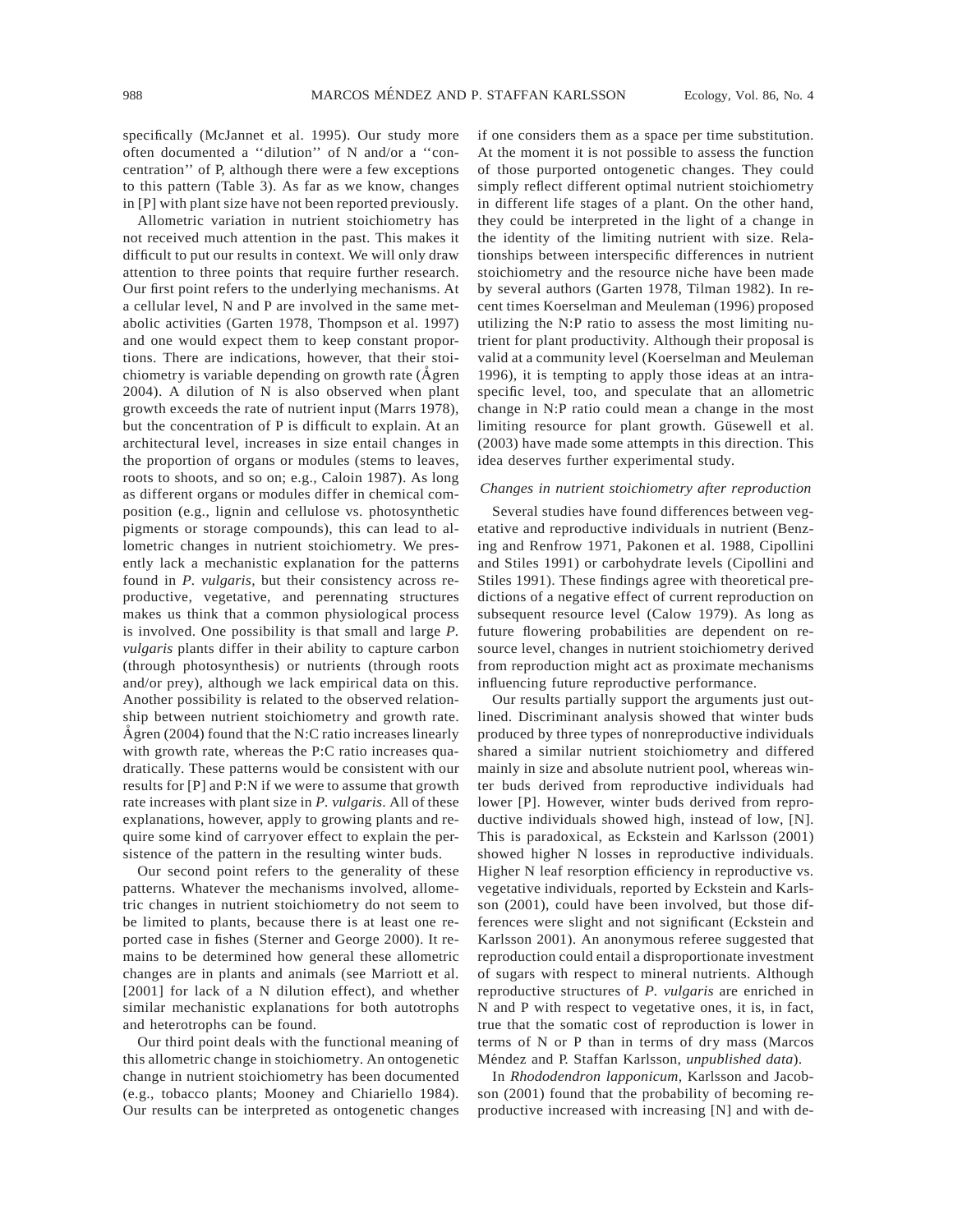creasing [P]. This finding stresses the potential importance of studying nutrient stoichiometry, and not only ''resource accumulation,'' in relation to flowering probabilities. Ongoing research (Marcos Méndez and P. Staffan Karlsson, *unpublished data*) indicates the influence of previous reproductive history, aside from plant size, as a determinant of flowering probabilities in *P. vulgaris*. The present results provide a mechanistic basis for these historical effects. However, the present study investigated consequences of reproduction for nutrient stoichiometry and, being based on destructive sampling, did not allow a follow-up study of future flowering. Such a study, although technically complicated for a small plant like *P. vulgaris*, could nevertheless be very informative.

# *Sources of variation in nutrient stoichiometry in plants*

Our study revealed three sources of variation in nutrient stoichiometry that are potentially general in herbaceous plants, although two of them (plant size and reproductive status) have received little attention in the previous literature. In particular, these two sources of variation offered insight into the questions about nutrient stoichiometry raised by Bazzaz (1997): nutrient ratios are flexible within a species, are influenced by reproduction, and possibly show ontogenetic changes. They also stress that any consideration of nutrient stoichiometry in plants must go well beyond a search for links between environmental and plant nutrient concentrations, as implicitly assumed by the ''plant as a balanced system'' hypothesis. First, climate can underlie the altitudinal and latitudinal trends found in nutrient content (Körner 1989). Second, intrinsic traits of plants, such as size, and past events in an individual life, such as reproduction, add to the factors that influence the balance of nutrients in plant tissues (Fig. 3).

Environmental and internal sources of variation potentially interact in a complicated way to produce the observed patterns of nutrient stoichiometry. Because nutrient stoichiometry has often been considered adaptive (Bloom et al. 1985, Weih and Karlsson 2001), it will be crucial to determine which sources of variation favor, and which of them hinder, achievement of such optimal stoichiometry. Our study gives two clues. First, the optimal balance might be different for different individuals, depending on size or other ontogenetic considerations. Second, reproductive events could disturb that balance. The relative importance of each source of variation, as well as their interactions, need also to be addressed in a diversity of plant and animal systems in order to advance the current understanding of the stability of, and variation in, nutrient stoichiometry.

Finally, it remains to be established whether the undeniable variation in plant nutrient stoichiometry is compatible with the homeostasis predicted by the



FIG. 3. A conceptual model for the factors influencing nutrient stoichiometry in plants, and the resulting plant functions.

"plant as a balanced system" hypothesis or results from the inability of plants to maintain such homeostasis. Although this hypothesis has made some testable predictions (Bloom et al. 1985, Chapin et al. 1987), we lack clear predictions of how constant or variable nutrients need to be in order to support or reject the hypothesis. A broader knowledge of sources of variation in nutrient stoichiometry, combined with experimental tests of the homeostatic abilities of plants, will help in this task. Internal sources of variation, and not only environmental nutrient availability, should be incorporated into experimental designs testing the ''plant as a balanced system'' hypothesis.

#### ACKNOWLEDGMENTS

We thank Lutz Eckstein, Heike Gellinek, and Helena Munkert for help in the field, and Olga Sáez, Martin Weih, and the staff at ANS (Abisko Scientific Research Station) for help in the lab. We especially thank Juan Iglesias for his superb assistance with both field and lab work. Thanks to Ove Eriksson, Jacob Weiner, and two anonymous referees for constructive comments on a preliminary version of this paper. Robert Wilson kindly reviewed the English. This project was funded by a postdoctoral grant of the II Plan de Investigación del Principado de Asturias (Spain) to M. Méndez.

#### LITERATURE CITED

- Adamec, L. 1997. Mineral nutrition of carnivorous plants: a review. Botanical Review **63**:273–299.
- Aerts, R. 1996. Nutrient resorption from senescing leaves of perennials: are there general patterns? Journal of Ecology **84**:597–608.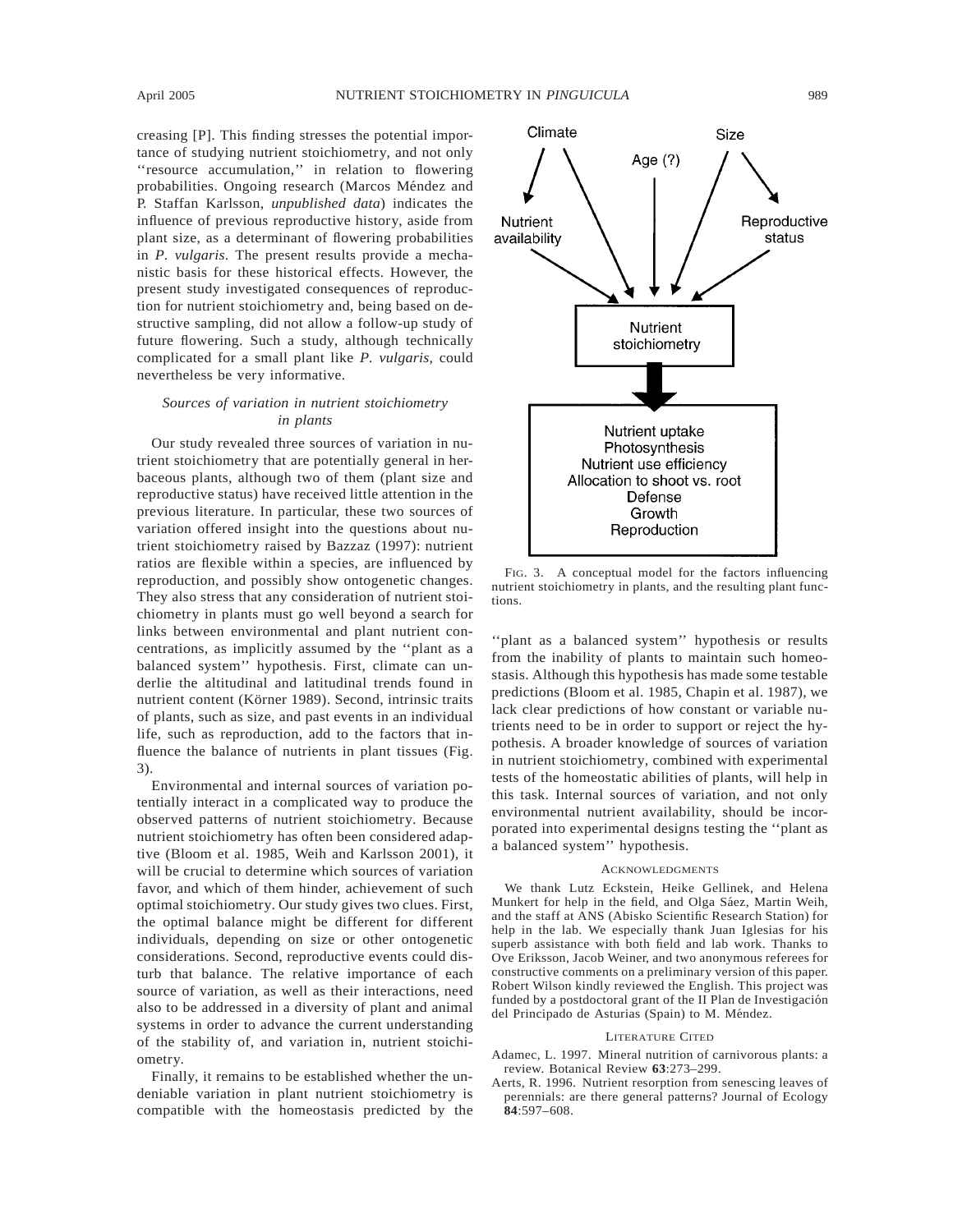- Aerts, R., and F. S. Chapin, III. 2000. The mineral nutrition of wild plants revisited: a re-evaluation of processes and patterns. Advances in Ecological Research **30**:1–67.
- Ågren, G. I. 2004. The C:N:P stoichiometry of autotrophstheory and observations. Ecology Letters **7**:185–191.
- Aldenius, J., B. Carlsson, and S. Karlsson. 1983. Effects of insect trapping on growth and nutrient content of *Pinguicula vulgaris* L. in relation to the nutrient content of the substrate. New Phytologist **93**:53–59.
- Alonso, C., and C. M. Herrera. 2001. Patterns made of patterns: variation and covariation of leaf nutrient concentrations within and between populations of *Prunus mahaleb*. New Phytologist **150**:629–640.
- Andersson, T. 1997. Seasonal dynamics of biomass and nutrients in *Hepatica nobilis*. Flora **192**:185–195.
- Antor, R. J., and M. B. García. 1995. A new mite-plant association: mites living amidst the adhesive traps of a carnivorous plant. Oecologia **101**:51–54.
- Bazzaz, F. A. 1997. Allocation of resources in plants: state of the science and critical questions. Pages 1–37 *in* F. A. Bazzaz and J. Grace, editors. Plant resource allocation. Academic Press, San Diego, California, USA.
- Benner, B. L., and F. A. Bazzaz. 1988. Carbon and mineral element accumulation and allocation in two annual plant species in response to timing of nutrient addition. Journal of Ecology **76**:19–40.
- Benzing, D. H., and A. Renfrow. 1971. The biology of the epiphytic bromeliad *Tillandsia circinata* Schlecht. I. The nutrient status of populations in South Florida. American Journal of Botany **58**:867–873.
- Bloom, A. J., F. S. Chapin, III, and H. A. Mooney. 1985. Resource limitation in plants—an economic analogy. Annual Review of Ecology and Systematics **16**:363–392.
- Bowman, W. D., L. Bahnj, and M. Damm. 2003. Apine landscape variation in foliar nitrogen and phosphorus concentrations and the relation to soil nitrogen and phosphorus availability. Arctic, Antarctic and Alpine Research **35**:144– 149.
- Caloin, N. 1987. Analysis of the change in shoot root ratio during the vegetative growth of *Dactylis glomerata*. Annals of Botany **60**:177–179.
- Calow, P. 1979. The cost of reproduction—a physiological approach. Biological Review **54**:23–40.
- Chapin, F. S., III, A. J. Bloom, C. B. Field, and R. H. Waring. 1987. Plant responses to multiple environmental factors. BioScience **37**:49–57.
- Cipollini, M. L., and E. W. Stiles. 1991. Costs of reproduction in *Nyssa sylvatica*: sexual dimorphism in reproductive frequency and nutrient flux. Oecologia **86**:585–593.
- Coleman, J. S., K. D. M. McConnaughay, and F. A. Bazzaz. 1993. Elevated  $CO<sub>2</sub>$  and plant nitrogen-use: is reduced tissue nitrogen concentration size-dependent? Oecologia **93**: 195–200.
- Cornelissen, J. H. C. 1996. An experimental comparison of leaf decomposition rates in a wide range of temperate plant species and types. Journal of Ecology **84**:573–582.
- Eckstein, R. L., and P. S. Karlsson. 2001. The effect of reproduction on nitrogen use-efficiency of three species of the carnivorous genus *Pinguicula*. Journal of Ecology **89**: 798–806.
- Elser, J. J., D. Dobberfuhl, N. A. MacKay, and J. H. Schampel. 1996. Organism size, life history, and N:P stoichiometry: towards a unified view of cellular and ecosystem processes. BioScience **46**:674–684.
- Field, C., and H. A. Mooney. 1986. The photosynthesis– nitrogen relationship in wild plants. Pages 25–55 *in* T. H. Givnish, editor. On the economy of plant form and function. Cambridge University Press, Cambridge, UK.
- Garten, C. T., Jr. 1978. Multivariate perspectives on the ecology of plant mineral element composition. American Naturalist **112**:533–544.
- Grimshaw, H. M., and S. E. Allen. 1987. Aspects of the mineral nutrition of some native British plants—inter-site variation. Vegetatio **70**:157–169.
- Güsewell, S., and W. Koerselman. 2002. Variation in nitrogen and phosphorus concentrations of wetland plants. Perspectives in Plant Ecology, Evolution and Systematics **5**:37– 61.
- Güsewell, S., W. Koerselman, and J. T. A. Verhoeven. 2003. Biomass N:P ratios as indicators of nutrient limitations for plant populations in wetlands. Ecological Applications **13**: 372–384.
- Hanslin, H. M., and P. S. Karlsson. 1996. Nitrogen uptake from prey and substrate as affected by prey capture level and plant reproductive status in four carnivorous plant species. Oecologia **106**:370–375.
- Haukioja, E., K. Ruohomäki, J. Suomela, and T. Vuorisalo. 1991. Nutritional quality as a defense against herbivores. Forest Ecology and Management **39**:237–245.
- Karlsson, P. S., and B. Carlsson. 1984. Why does *Pinguicula vulgaris* L. trap insects? New Phytologist **97**:25–30.
- Karlsson, P. S., and A. Jacobson. 2001. Onset of reproduction in *Rhododendron lapponicum* shoots: the effect of shoot size, age, and nutrient status at two subarctic sites. Oikos **94**:279–286.
- Karlsson, P. S., K. O. Nordell, B. Å. Carlsson, and B. M. Svensson. 1991. The effect of soil nutrient status on prey utilization in four carnivorous plants. Oecologia **86**:1–7.
- Karlsson, P. S., K. O. Nordell, S. Eirefelt, and A. Svensson. 1987. Trapping efficiency of three carnivorous *Pinguicula* species. Oecologia **73**:518–521.
- Karlsson, P. S., B. M. Svensson, and B. Å. Carlsson. 1996. The significance of carnivory for three *Pinguicula* species in a subarctic environment. Ecological Bulletins **45**:115– 120.
- Koerselman, W., and A. F. M. Meuleman. 1996. The vegetation N:P ratio: a new tool to detect the nature of nutrient limitation. Journal of Applied Ecology **33**:1441–1450.
- Körner, C. 1989. The nutritional status of plants from high latitudes—a worldwide comparison. Oecologia **81**:379– 391.
- LaBarbera, M. 1989. Analyzing body size as a factor in ecology and evolution. Annual Review of Ecology and Systematics **20**:97–117.
- Larcher, W. 1995. Physiological plant ecology: ecophysiology and stress physiology of functional groups. Third edition. Springer-Verlag, Berlin, Germany.
- Lechowicz, M. J., and G. R. Shaver. 1982. A multivariate approach to the analysis of factorial fertilization experiments in Alaskan arctic tundra. Ecology **63**:1029–1038.
- Loladze, I. 2002. Rising atmospheric  $CO<sub>2</sub>$  and human nutrition: toward globally imbalanced plant stoichiometry? Trends in Ecology and Evolution **17**:457–461.
- Lutze, J. L., and R. M. Gifford. 1998. Acquisition and allocation of carbon and nitrogen by *Danthonia richardsonii* in response to restricted nitrogen supply and  $CO<sub>2</sub>$  enrichment. Plant, Cell and Environment **21**:1133–1141.
- Marriott, D. J., C. M. Stirling, and J. Farrar. 2001. Constraints to growth of annual nettle (*Urtica urens*) in an elevated CO2 atmosphere: decreased leaf area ratio and tissue N cannot be explained by ontogenetic drift or mineral N supply. Physiologia Plantarum **111**:23–32.
- Marrs, R. H. 1978. Seasonal changes and multivariate studies of the mineral element status of several members of the Ericaceae. Journal of Ecology **66**:533–545.
- Mattson, W. J., Jr. 1980. Herbivory in relation to plant nitrogen content. Annual Review of Ecology and Systematics **11**:119–161.
- McJannet, C. L., P. A. Keddy, and F. R. Pick. 1995. Nitrogen and phosphorus tissue concentrations in 41 wetland plants: